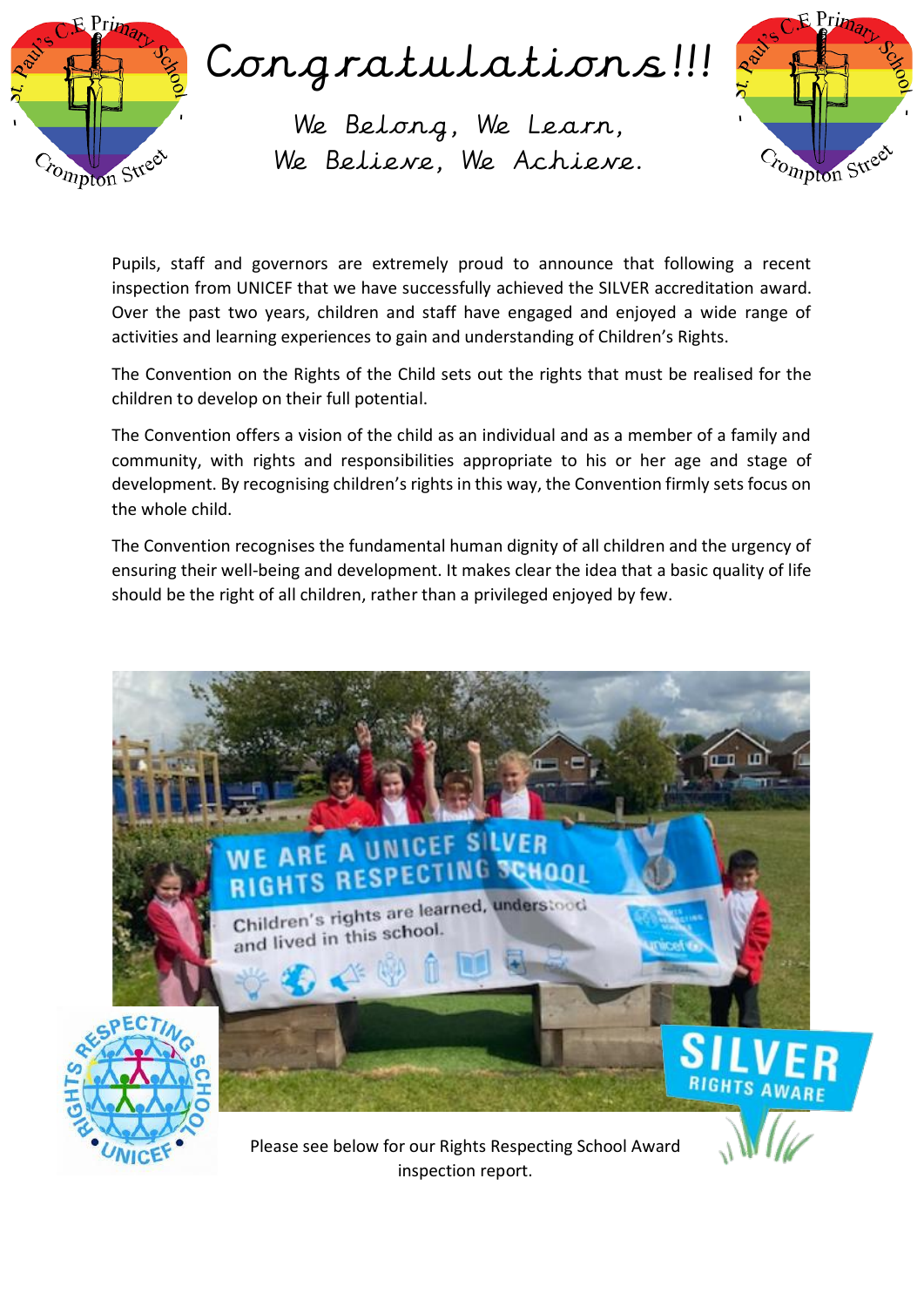## STRANDA: TEACHINGANDLEARNINGABOUTRIGHTS

Children and adults know a wide range of articles and how they apply to their own lives. The pupils fully understand that rights are universal, "They are for all children no matter where you live or what you look like." The children are clear about the unconditional nature of rights; that they have their rights no matter what. Asked about the difference it has made to know about their rights one child explained, "It makes us feel respected and we really have our say in everything in school."

The children demonstrated good global awareness and discussed how, for some children, their rights may not always be easy to access. They went on to explore a variety of reasons why this may not be the case, including natural disasters such as wildfires, wars and lack of shelter. Some spoke about a lack of access to education and how this was unfair, "Especially in some countries where it's even worse for girls." Both children and adults were very confident in pointing out how learning about rights is integral to the curriculum and explained that the School Improvers have taken a lead in promoting knowledge of the Convention to the rest of the school through assemblies and displays. On the return of all pupils to school after the recent lockdown, attention was given to the CRC with the children creating bunting to represent articles that particularly mattered to them. Staff explained that rights are integrated within planning and cited topics such as World War II, Oliver Twist and some learning about immigration as recent examples. One adult spoke about a "Child during lockdown who had discussed with their parent the importance of the right to an education."

The executive headteacher was very clear that rights respecting has had a positive influence on the school, "The vision of the school is deeply rooted in the voice of the child. We want them to be in control of their education." The SLT and governors are wholeheartedly committed to a rights-based approach and this is supported by the staff. A governor commented that children's rights "Are at the forefront of our minds as governors." A member of staff explained the training that had taken place to raise staff awareness of the CRC and went on to say that RRSA, "Is a natural fit for our school; it helps pull all the different strands of the curriculum together."

## S T R A N D B : T E A C H I N G A N D L E A R N I N G T H R O U G H R I G H T S – E T H O S A N D R E L A T I O N S H I P S

All children spoken with recognised that it was the job of all the adults at their school to enable them to access and enjoy their rights, "It's their job to look after us and we can always go to an adult we trust if there is any sort of problem." Many strands of school life are informed by or linked to the Convention; adults explained how becoming Rights Aware had further strengthened the school's culture of respect for all. In a significant development, prompted by the school's growing understanding of rights, consultation took place about changes to the behaviour policy and a 'red, amber' green' card system was replaced with a more discrete approach respecting the dignity of each individual.

Children were able to describe how the school helped them to be healthy in a variety of ways such as by promoting healthy eating and encouraging regular exercise and fitness. The school is strongly committed to supporting the children's emotional and mental wellbeing with a range of strategies including class 'Worry Monsters', self-regulation charts and nurture groups. They have also developed a 'safe' space' system which involves a dedicated area in each classroom for any child to have time and space if they are feeling in any way vulnerable or worried. The children spoken with clearly understood the importance of being able to talk about their emotions.

There is a strong culture of inclusion in the school with a focus on valuing and celebrating diversity. The executive headteacher emphasised, "Inclusivity is what the school does." The children had a very strong sense of fairness and equity with one describing how displays in school "Show equality and friendship, with all people together." Another pointed out that school sports teams are for everyone, "All genders and colours." During lockdown, a themed day, 'Express Yourself', used the story 'Julian is a Mermaid' as a focus for a range of activities; many parents fed back their appreciation including the comment, "Diversity at it's best!"

A member of staff pointed out that the language of rights, "Has helped children to move towards being more independent learners." The children gave examples of how they support each other's right to an education with examples such as the 'Five Bs' approach which includes "Asking your partner if you need help."